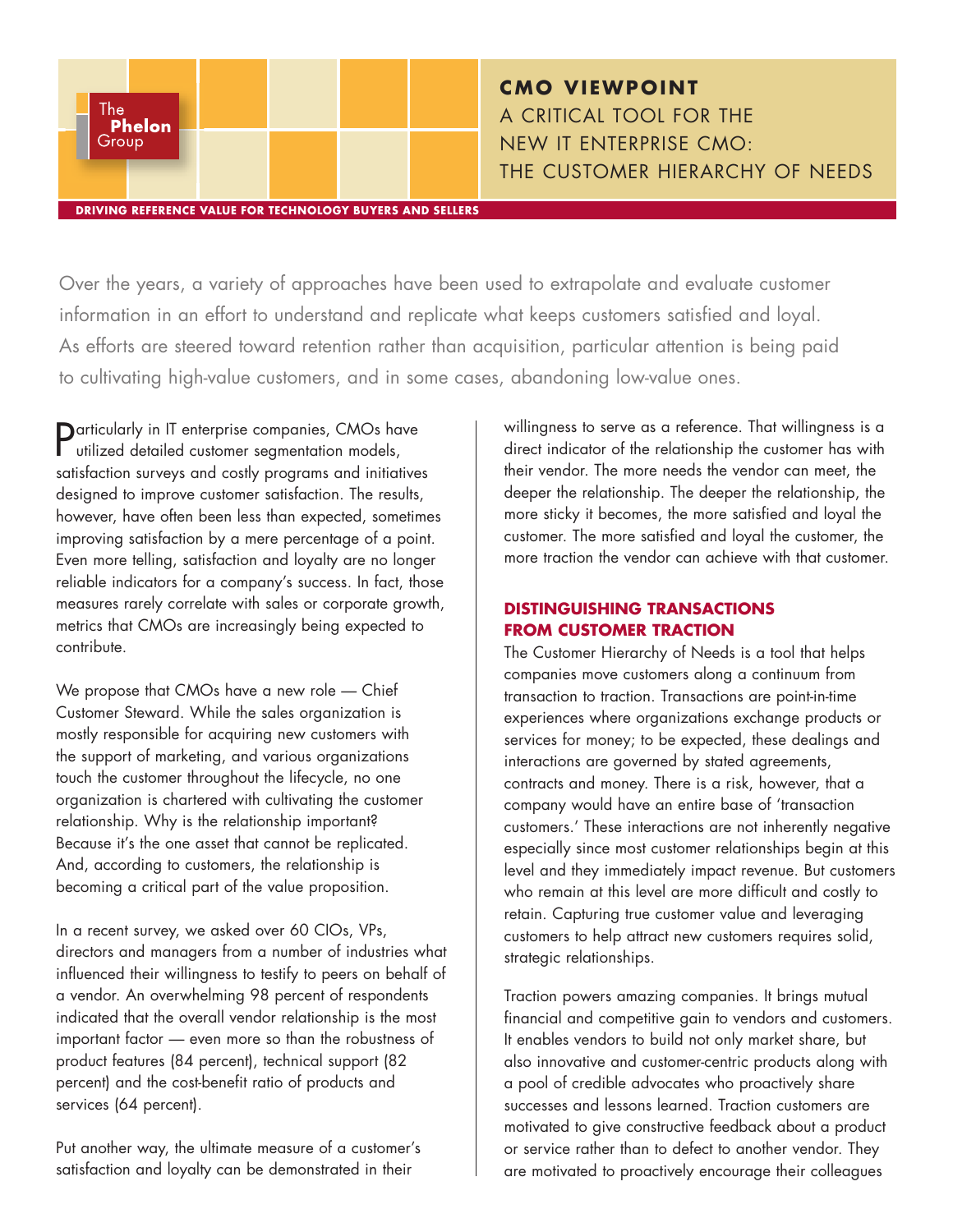to adopt the technologies and services they use. Traction customers are also motivated to buy more from the vendors they trust.

### **UNLOCKING CRITICAL RELATIONSHIPS: THE CUSTOMER HIERARCHY OF NEEDS**

Through our research, The Phelon Group has developed the Customer Hierarchy of Needs, a simple, yet powerful model that helps CMOs unlock and leverage significant value through customer relationships. Our model parallels Maslow's Hierarchy of Needs, developed in 1943 by Abraham Maslow as a means to understanding complex questions about human motivation. Maslow's Hierarchy of Needs is widely accepted; it is the foundation upon which much of modern psychology is founded.

As is illustrated by his Hierarchy, Maslow deduced that humans must meet basic needs before pursuing increasingly greater human accomplishments. For example, an individual without food may forsake safety concerns to meet the body's physiological need for it. An individual without safe shelter is unlikely to pursue relationships, familial or otherwise. And an individual without the support of some external network is unlikely to pursue a higher education. The model's sequential, hierarchical order illustrates that people seek to meet primal needs first, and only once those needs are met do they move toward an ultimate, inner satisfaction. The Phelon Group's Customer Hierarchy of Needs permits a full understanding of the intricacies of customer relationships and illuminates the sequential path that IT enterprise customers must travel for the vendor relationship to deepen. Designed to demonstrate its

commonality and alignment with Maslow's Hierarchy, the Customer Hierarchy of Needs illustrates what is required to evolve customer relationships.

Armed with this perspective of customers and how your company is meeting their needs, CMOs can ensure that the gap between the profitability of the initial transaction and the lifetime value of the customer is greatly narrowed.

Our research has clearly illustrated that customers struggling at the transactional levels are inherently less loyal, and are less likely to buy more or invest in a deeper relationship with their vendors. Similarly, customers who don't feel they received products that work or that technical issues are quickly resolved are less likely to encourage peers to adopt a company's technology, and to contribute to mutual success. Customers' tendencies toward traction are much lower when they view a company and its products as merely providing a certain utility.

When customer relationships do not transcend the lower levels of the Customer Hierarchy of Needs, price or the 'what's in it for me' attitude — becomes paramount in future interactions. In this state, customer defection is high and customers are generally unwilling to participate in marketing, to refer their colleagues and to forgive their vendors when things go wrong. For a company to be successful they must achieve credibility among their influencers, they must continuously innovate their offerings and their customers must continue to buy. Each of these is greatly affected by deep relationships with existing customers, which no one organization owns.

# **Maslow's Hierarchy of Needs**

Needs for Self-Actualization

Needs for Esteem

Needs of Love, Affection and Belongingness

Safety Needs

Physiological Needs

**Physiological Needs:** The strongest human biological needs, such as needs for oxygen, food, water and a relatively constant body temperature.

**Safety Needs:** The human need for safety and the ability to predict the outcomes of one's environment.

#### **Needs of Love, Affection and Belongingness:**

These needs involve both giving and receiving love, affection and a sense of belonging.

**Needs for Esteem:** These needs include both the need for self-esteem and self-respect, and the need for esteem and respect from others.

**Needs for Self-Actualization:** These needs include the human need to be and do that which one was "born to do."  $\overline{\phantom{a}}_2$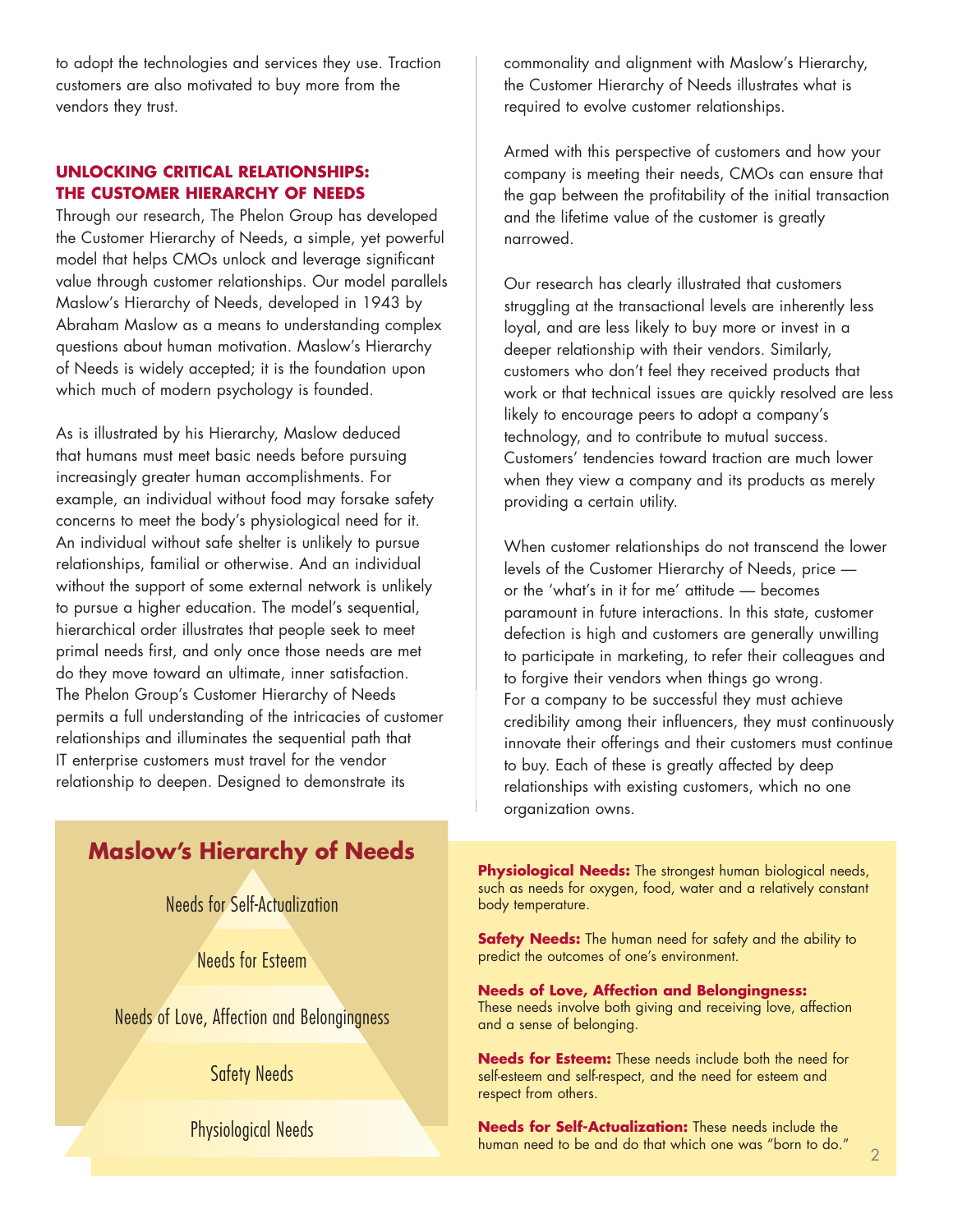### **THE PHELON GROUP'S CUSTOMER HIERARCHY OF NEEDS IS DEFINED AS FOLLOWS:**

**Products That Work:** This is a need for sustenance; the most basic of needs. Products that work may from time to time experience problems, but those problems should not cause major business interruptions. Major interruptions are equivalent to starvation in the Maslow concept.

**Rapid Resolution of Technical Issues:** This is the customer safety net; companies only care about it when problems arise. If problems that do arise are not rapidly resolved, customers experience fear and a sense of vulnerability.

#### **Understanding and Ability to Increase Benefit:**

On a solid product/service/support foundation, customers can experience and realize success. They gain a sense of belonging from being a part of the success, and are ready to foster increased benefit. At this level, the "two way street" begins; both customer and company are free to give and receive in the relationship; fear, vulnerability and anxiety are no longer "normal" experiences.

# **The Customer Hierarchy of Needs**

| <b>Mutually Beneficial Partnership</b>               | traction    |
|------------------------------------------------------|-------------|
| Recognition, Expand Horizons                         |             |
| <b>Understanding and Ability to Increase Benefit</b> |             |
| <b>Rapid Resolution of Technical Issues</b>          |             |
| <b>Products That Work</b>                            | transaction |
| helon Group, Inc. All rights reserved.               |             |

**Recognition, Expand Horizons:** Here, after customers experience and understand their successes, they receive recognition and respect, both internally and from external sources. Here, also, customers expand their horizons as their influence and recognition increases.

 $@2004$  The P

**Mutually Beneficial Partnership:** Maslow said people reach self-actualization when they do what they are born to do. We say the vendor-customer relationship reaches its full potential when each side fulfills its

promises to the other — when individuals act in ways that are beneficial to both parties, not just to themselves. This is the level to which we believe every company should aspire.

#### **APPOINTING THE CMO AS CHIEF CUSTOMER STEWARD**

To CMOs who may be unsure whether the transaction state reigns in their companies, we ask: can you name one person within your company with the responsibilities and rewards for evolving customer relationships, for making them more mutually valuable (not just more profitable) and for ensuring that customers stay tied and true to your brand? If not, the likelihood is great that your company's customers are simply enduring until they can make a change, not thriving in their relationship with you.

The emerging role of today's CMO is not only to raise the flag when relationships are stuck in transactions, but also to act as the customer steward. While no one person or organization can own a relationship, it is critical that a single entity be responsible for managing and guiding the customer so that they successfully move up through the Hierarchy of Needs.

As customers move along the Hierarchy, their value to companies increases manifold. Customers at the higher, tractable levels contribute not only to bottom lines, but to high-impact activities that thrust companies ahead of their competitors. And as customer relationships evolve, the roles of marketing organizations become more significant.

Marketing organizations, no matter how successful, cannot effectively engender loyalty or leverage customers if their companies' foundations — or beginnings — are not sound. In the words of the ancient poet Manlius, "finis origine pendent"; the end depends on the beginning.

Companies must fulfill their pre-sales promises to customers; they must provide safety nets through solid, rapid technical support. If these basic needs aren't met, customers will be ineffective for marketing, they will be susceptible to competitor poaching, and the cost to keep and upsell them will be high.

Customer traction requires organizational-wide acknowledgements that customer relationships are 3